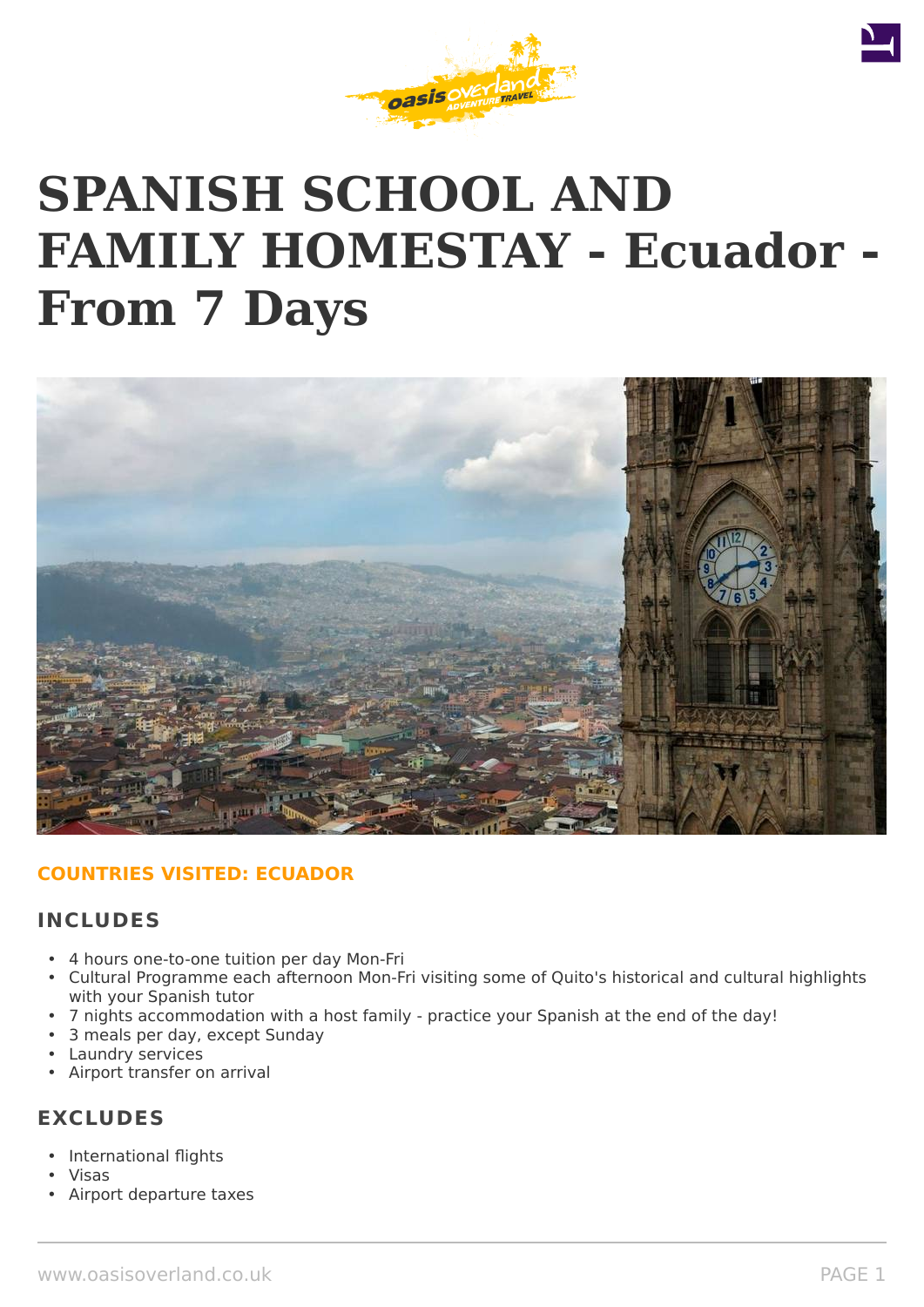- Alcoholic beverages, soft drinks or bottled water
- Snacks
- Travel Insurance
- Laundry
- Meals not listed in the itinerary
- Tips

# **TRIP ITINERARY**

# **DAYS 1 - 7 SCHOOLING HOURS**

Courses are available from beginners to advanced students and teachers will evaluate your level and devise a personal learning programme to suit your needs. Besides grammar, emphasis is placed on pronunciation, conversation and words, building your confidence to communicate with native speakers or your local family.

Classes are held in the morning from 8.30am - 12.30pm from Monday to Friday.

Every afternoon from 2.00pm - 4.00pm there is a cultural program, where the school organises an excursion accompanied by teachers (bus fares and entrance fees are not included).

On the weekends you have free time to explore the city and surrounds, and try your hand at your language skills.

The length of stay and time of tuition required is entirely up to you, however, a guideline is that with 20 hours tuition per week, you should be able to have a basic dialog within 2 weeks. You can start the course any day of the week, to suit your travel arrangements!

# **ESSENTIAL INFORMATION ABOUT YOUR TRIP**

# **ARRIVAL & ACCOMMODATION**

**Trip Joining Point:** Homestay - Quito

**Start Time Day 1**: 08:30

**Your First Day at school starts at 8:30am.** Make your way to the Escuela de Espanol Atahualpa. All you need to take is paper and pen, and you may find a pocket dictionary helpful too. Close to the new city area.

### **PRE-TRIP ACCOMMODATION:**

If you would like to arrange any pre-trip accommodation before your homestay we can recommend a hotel we use on our trips, please contact us for more information.

### **AIRPORT TRANSFERS:**

Airport Transfers are included in the cost of your adventure please provide us your flight number, arrival date and arrival time and your host family will collect you from the airport. If you would like to make your own way into Quito from the international airport it is very straightforward. Upon clearing customs and entering the arrivals hall there is an official airport taxi desk right in front of you. Show them the name of the hotel / address of family (is it advisable to have the full address written down) and they will issue you with a ticket. Upon exiting the airport building the official taxi rank is in front of you, hand the ticket to the driver and they will take you straight to the address. You pay the driver directly upon arrival, the amount is stated on the ticket. The official taxis are yellow with a green stripe.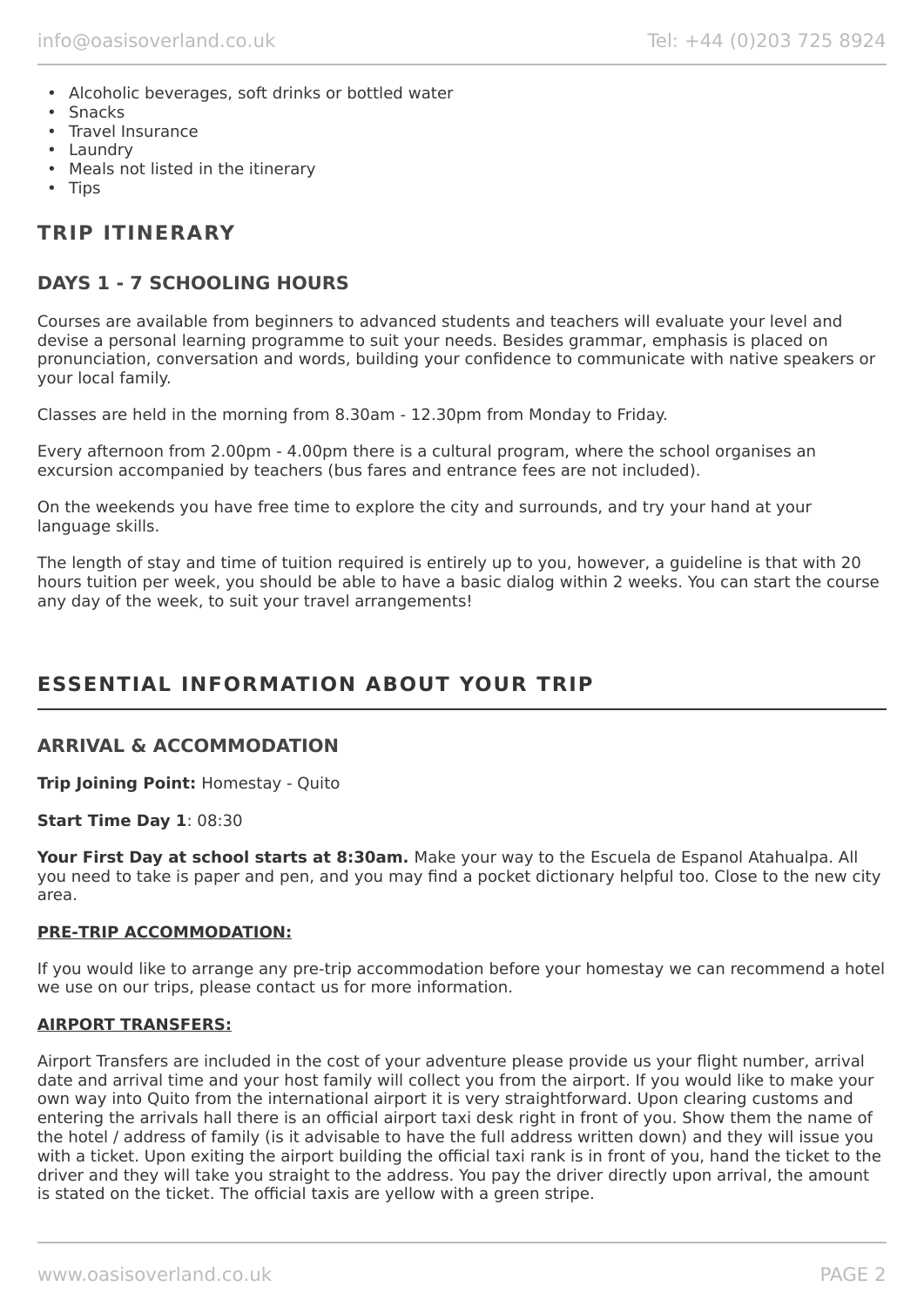# **PASSPORTS**

Your passport must be valid for at least 6 months AFTER your trip finishes. This is a general requirement for all of the countries we travel to on our trips.

If you have dual nationality you can only use one passport for the entire trip. It is your responsibility to ensure you have all the relevant visas you require.

## **VISAS**

The information below is to be used only as a guide and may change without prior notice. It is advisable to contact the relevant embassy in plenty of time before the trip departs to check the current visa requirements**.** It is **your responsibility** to ensure you have all the relevant visas you require**.**

#### **Visas must be paid for in USD cash ONLY.**

On arrival to countries in South America, you will be given an 'Immigration card'. It is important that you keep this with your passport during your entire stay in the particular country as it is needed for departure. Failure to produce this immigration slip can result in a fine.

**Transiting via the USA -** Travellers who are flying to South America via the US will require either a US visa or for certain nationalities an Electronic System for Travel Authorization (ESTA) to take advantage of the visa waiver programme. These can be processed and paid for **[here](https://esta.cbp.dhs.gov/esta/)**.

If you have travelled to Iran, Iraq, Sudan, Syria, Libya, Somalia or Yemen since March 2011 you will not qualify for the ESTA and must apply for a visa.

It is very important you establish your ESTA eligibility and have the correct documentation before departing, as if you do not have the right authorisation upon checking in at the airport you may not be permitted to travel.

For more information on other nationalities & visas checkout **[www.projectvisa.com](http://www.projectvisa.com/)**

### **Ecuador**

Passport Holders from UK, Ireland, Australia, New Zealand, USA, Canada and most EU countries will not require a visa to enter Ecuador.

Passport Holders from other countries, will need to check the current visa requirements with the relevant consulate, and whether you need to obtain the visa in advance.

Travellers **must** have physical proof of health care Insurance whilst travelling through Ecuador. You may be asked to provide this at Immigration at the land border or at the airport on arrival - a printed copy of your travel Insurance should suffice.

### **VACCINATIONS AND HEALTH**

It is possible that you may require some vaccinations for your trip, depending on the areas that you are visiting. As we are not medically trained, we are unable to give detailed advice on vaccination requirements, so please use the information below as a guide only. We have worked closely with **Nomad Travel Clinics** for many years and they offer Oasis travellers a **10% discount** on vaccinations, antimalarial drugs, first aid items, clothing and equipment, just enter discount code OASIS1000 at **[www.nomadtravel.co.uk](http://www.nomadtravel.co.uk/)**. Alternatively you can check out the **[fit for travel website](http://www.fitfortravel.scot.nhs.uk/home.aspx)** for more travel health information or consult a reputable travel clinic or your GP for information and advice. We suggest that you allow at least 8 weeks to get all your vaccinations.

**Yellow Fever** - Being vaccinated against Yellow Fever and having a valid certificate and a photocopy is deemed compulsory in some countries we visit, especially at certain borders and are needed if you are entering from an infected country. You can view a list of countries requiring a certificate through the World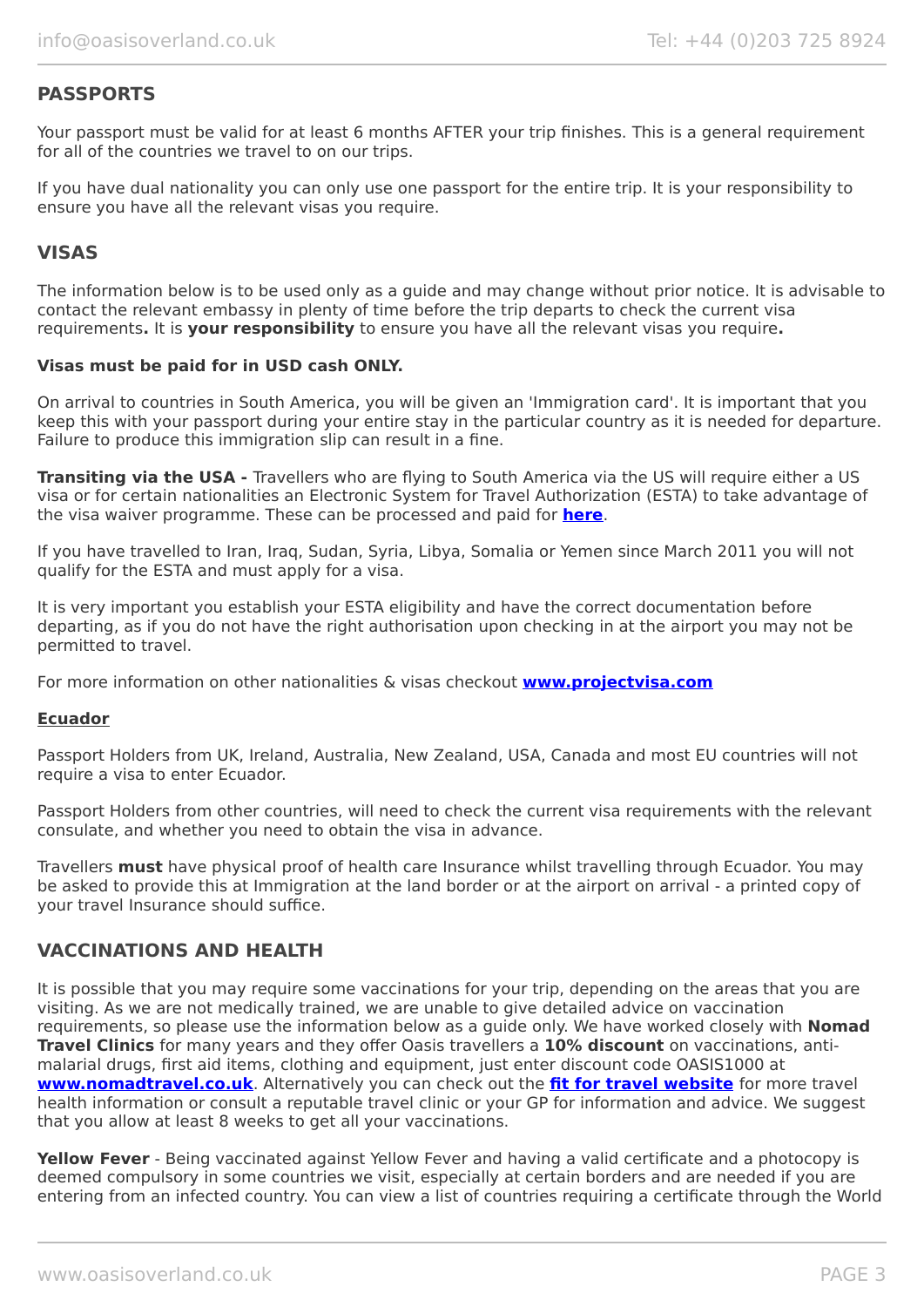### Health organisation **[http://www.who.int/ith/ITH\\_country\\_list.pdf](http://www.who.int/ith/ITH_country_list.pdf)**

**Rabies** - Vaccinations are regularly advised for many countries that we travel through - especially if time and money are not a deterrent.

**Malaria** - In some of the areas we visit there is a risk of contracting Malaria. You must be aware that whatever malaria prophylactics you are taking, they only offer partial protection. They must be coupled with your own physical efforts against being bitten - which is the best prevention. Malaria-carrying mosquitoes come out at sunset so from this time you should wear long sleeves and trousers. Exposed skin, especially ankles, should have insect repellent containing 'Deet' applied to them. Your crew will advise on where the worst affected areas are on the trip. There are a number of prophylactic malaria treatments on the market & requirements change. It is also wise to take a sample of whichever prophylactic you choose, a few weeks before you leave. This way you may determine early on if you have any adverse reactions so you can change the regimen if necessary. Please consult a reputable travel clinic or GP for advice. For more information visit **[www.nomadtravel.co.uk](https://www.nomadtravel.co.uk/) or [www.fitfortravel.scot.nhs.uk](http://www.fitfortravel.scot.nhs.uk/)**

Medical advice should be taken particularly if you are visiting the jungle in either Ecuador or Peru, the Brazilian Pantanal or Iguazu Falls in either Argentina or Brazil as part of your trip.

**Altitude sickness** - This is caused by thin air (due to lack of oxygen) and can affect anyone arriving at high altitude (above 3000mtrs). The symptoms are headaches, dizziness, shortage of breath and possibly nausea. To avoid this or alleviate the symptoms make a point to acclimatize by arriving into a high altitude destination a few days early and make sure you do not over exert yourself, rest for a few hours, avoid drinking alcohol, smoking, large meals and drink plenty of water.

As we are travelling mostly by land (as opposed to flying into a high altitude location) we should acclimatise gradually, and so avoid 'soroche', mountain sickness.

**Dengue** - Unlike the malaria mosquito, which bites at night, the dengue carrying mosquito bites during the day. Some areas we travel to do have occasional outbreaks & it is therefore advised that you take care not to be bitten during the day as well as at night. There is no vaccine available.

**Health** - To join our trips you should be in good general health. Your medical insurance company must be told if you have any pre-existing medical condition / allergy or if you are on any regular medication, otherwise you may not be covered under your policies for these. Our crew will need to know of any medication or conditions you may have. For general health advice log onto **[www.nathnac.org/travel/](http://www.nathnac.org/travel/index.htm)**

## **TRAVEL INSURANCE**

It is a compulsory requirement that you have adequate travel insurance before you join any Oasis Trip & at the very least are insured for all necessary medical & repatriation costs incurred.

You will be asked to provide the following details in **My [Oasis Account](https://oasisportal.eecsoftware.com/)** if you have not already done so: travel insurance name, insurance policy number & insurance emergency telephone number. You will also be required to give a copy of your policy with this information to your Tour Leader on arrival with confirmation that the policy duration is sufficient to cover you for the entire duration of your trip. It is also wise to leave a copy of your insurance policy with a friend or relative for safe keeping.

We believe that your safety and holiday enjoyment are very important. It is a mistake to think that "it will never happen to me". It is also very important that you are covered for all the activities that you may wish to undertake while on our trip. It is extremely important that you check the full extent of your cover related to 24 hour Medical Emergency Assistance. In the event of you needing medical treatment you want to know that you have the best cover available to you. Your policy should include adequate Medical Emergency and Repatriation cover as well as Cancellation, Baggage and Personal Liability cover. You need to be aware of EXACTLY what activities your policy covers you for. Please note that skiing is not usually covered in most insurance policies.

We offer tailor made Overland Adventure Travel Insurance that covers most of the adventure and sporting activities on our trips.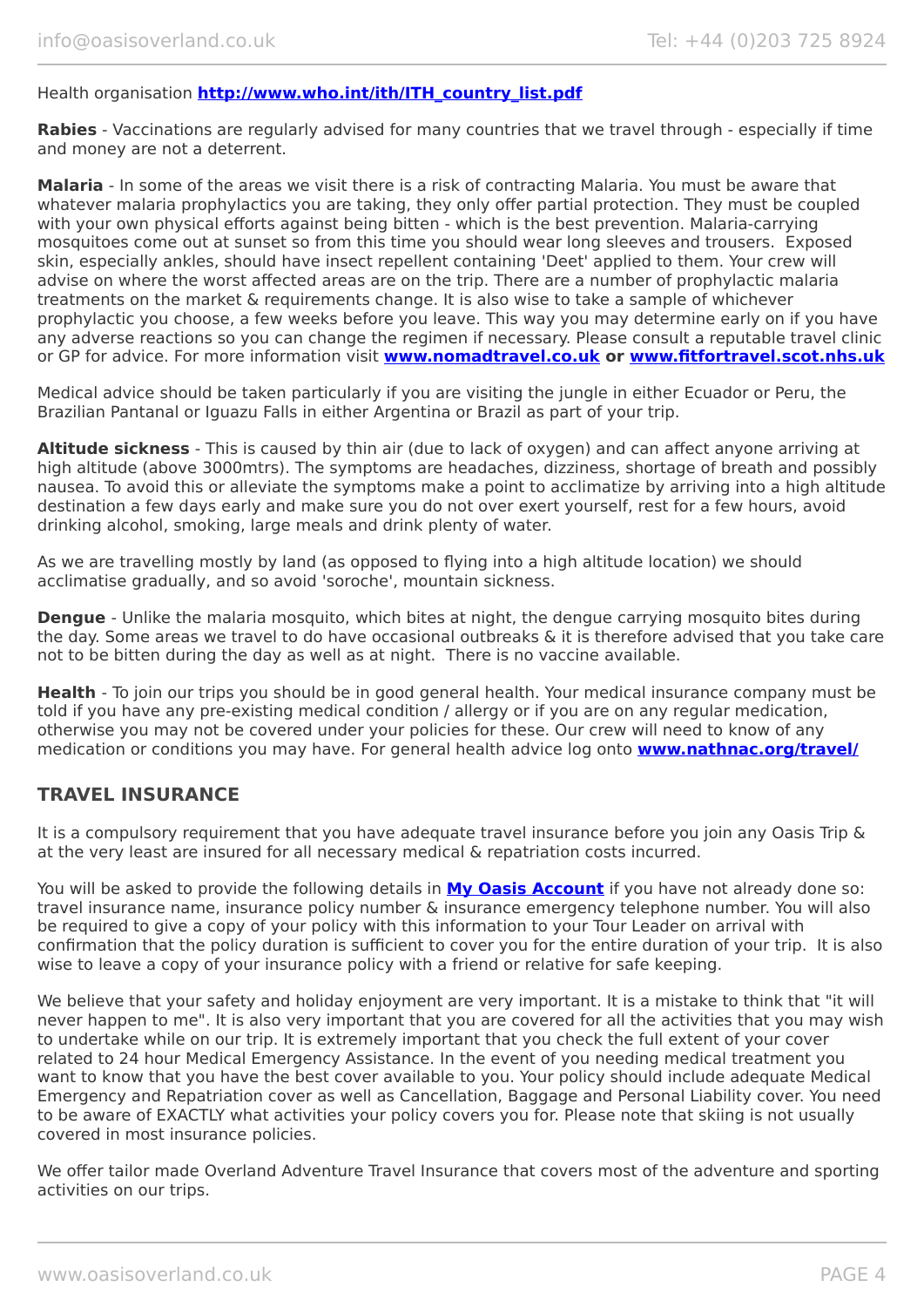For further information on the insurance we offer, the activities covered and costs, check out the **[Travel](https://www.oasisoverland.co.uk/travel-insurance) [Insurance](https://www.oasisoverland.co.uk/travel-insurance)** section of our website. You can purchase our insurance by logging into **[My Oasis Account](https://oasisportal.eecsoftware.com/)** and click 'Buy Insurance' or through the following **[link](https://www.campbellirvinedirect.com/oasisoverland/)**.

## **CLIMATE**

You will experience a varying degree of climatic changes at any time of year, from freezing temperatures (down to as cold as minus -15°C) in the Andes, to scorching heat in the desert and heavy downpours in the jungle (up to as hot and humid as 47°C and 90% humidity).

The rains in the Andes usually occur between November and April. This means downpours once or twice a day with the rest of the day usually warm and sunny, although there will also be times where it may not rain at all for a week or so. April to October is the dry season with clear views of the mountains. It is hot during the day but extremely cold at night with temperatures often well below zero. You will be spending a lot of time at altitude where nights can be very cold at any time of year.

The deserts in Peru can also be cold during the night but can be very hot during the day particularly between October and May. The Amazon Jungle is very hot with high humidity plus regular downpours of rain usually year-round. **[View South American Climate Chart](https://www.oasisoverland.co.uk/south-american-climate-chart)**

If you are travelling on a trip that goes through Patagonia in July – September, please be aware it will get very cold at times with temperatures well below zero, and you can expect snowfall. Please be prepared for cold conditions, with thermal clothing and the correct sleeping bag.

## **PHOTOGRAPHY AND ELECTRICAL EQUIPMENT**

**Cameras (incl. Digital & Video Cameras) -** An easy to use 'point and press' will get you some good photos. For memorable shots, it may be worthwhile investing in an SLR camera, but be sure to get some practice in before the trip! Most towns and cities have internet cafes where you can download onto CD/ internet sites - but don't rely on it.

**Photography -** Be aware of your surroundings when taking photographs and filming. Some locations will be sensitive or have local laws banning photography. For example it is usually forbidden to use cameras at borders or around government buildings, military installations, bridges and airports or to take photos of local officials. If you do take photos or film where it is not permitted you may find yourself being questioned by irate officials who may decide to confiscate your camera or instruct you to delete all the images/footage on your device. If in doubt ask for permission, or if there is no-one to ask use some common sense.

**Drones** - As the use of drones becomes more common, countries throughout the world are gradually updating their laws and restrictions on usage. The specific regulations will vary from one country to another, so do check the UK Foreign and Commonwealth Office advice for the latest information. As with cameras, use your common sense if you do use a drone and avoid operation in sensitive areas. If you plan to bring a drone on your trip with us please contact us first to ensure there will be a suitable place to store it while on your trip.

**Electrical charging & power supply -** It may be difficult to find a power source for charging at times, so a spare battery is a must. Log onto **[www.whatplug.net](http://www.whatplug.net/)** for information regarding the different electrical plugs and voltage used in each country.

# **CONTACTING HOME**

The internet and WiFi are readily available in almost every town and city you will visit; most hotels and hostels will have free WiFi as will many bars and cafes. Do bear in mind that the connections can be unreliable and will not always be as fast as you are used to at home. If a lot of people try to use the internet at the same time the speed will be slower still, especially if trying to make Skype calls or upload photos/videos. During periods of the trip where we are camping, internet will be less common.

Some travellers choose to take an unlocked mobile phone with them and buy local SIM cards in each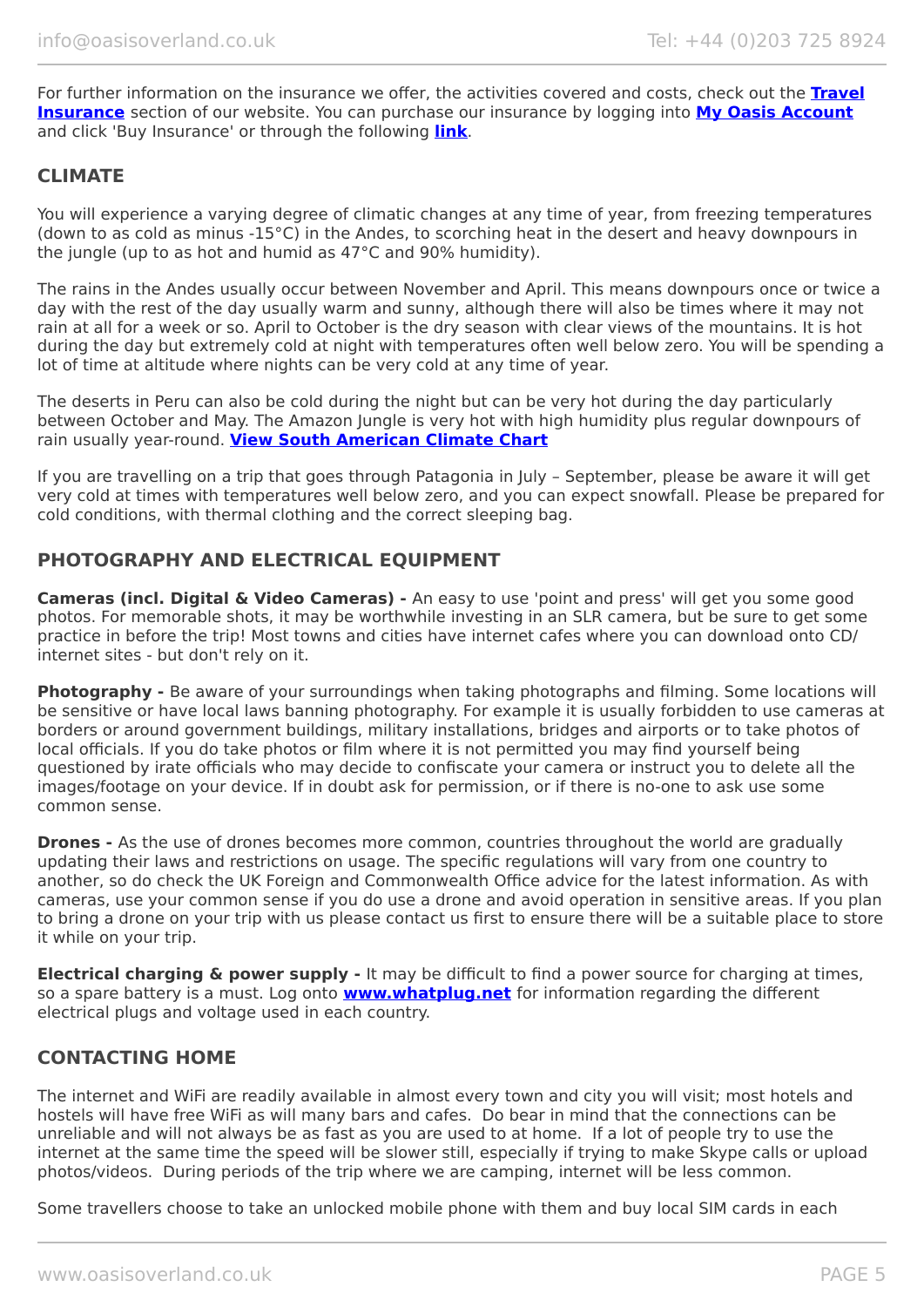country, allowing them to use mobile data. If you particularly want or need regular internet access this may be a good option. Telephone calls can be expensive usually £1 to £5 for a three minute call.

**Online Diaries** - A great variety of free "travel blogs" are now available online, they are a good way of keeping relatives and friend up to date with what you are doing and a good place to upload photos, collecting messages as well as keeping a record for yourself.

# **RESPONSIBLE TRAVEL**

#### **Before you go**

- Remove unnecessary packaging before you go waste disposal facilities are often stretched or non existent in the places we visit. To avoid unnecessary pollution of local water supplies take environmentally friendly toiletries with you.
- Why not invest in a wind-up or solar-powered torch or media player before you travel or at least rechargeable batteries.
- Learn some of the local language and read up on the local history/culture before you go. You'll get so much more out of your trip.
- Why not pack some pens/pencils exercise books in your rucksack and they can be donated to a local school or project while you're away. You can also purchase these items cheaply, locally which will help local businesses.
- Take a sturdy water bottle with you from home that you can re-use throughout your trip. We carry large quantities of purified water with us on our Expedition vehicles and it is much better for the environment if you drink this, rather than purchase bottled water along the way. (It also saves you money).
- Water-to-Go: Oasis Overland have partnered with Water-to-Go to help reduce the number of plastic water bottles consumed during a trip. Water-to-Go is a filtration system that eliminates over 99.9% of all microbiological contaminants including viruses, bacteria, chemicals and heavy metals from any non-salt water source. Click here and enter the code OASIS15 to purchase your **[Water-to-Go](https://watertogo.eu/partnerships/oasisoverland/)** products at 15% discount. Water-to-Go will then donate a further 15% to Oasis Overland Charity projects.

### **While you're travelling**

From experience gained in running trips, we have developed our own practical and manageable environmental policy which all of our crew practice on the trips we operate, and they will share this information with you at the start of your trip. We welcome your input on this, plus any new ideas you may have, to improve our existing procedures. As a guide here's a few tips to bear in mind.

- Don't waste water. It is a scarce resource in many of the places our trips visit. On all our Ultimate and Overland Expeditions we carry large quantities of purified water with us. We encourage you to refill your own water bottles from this supply, rather than purchase bottled water along the way-much more environmentally friendly and saves you money.
- Never buy endangered species or endangered habitat products. Apart from the fact of it being illegal it also encourages the trade to continue.
- Look after and preserve the areas we visit. Be careful about stepping on coral reefs or trekking on undesignated tracks.
- Buy locally made crafts and products helping to support the local economy.
- Don't feel when bargaining that you have to get the cheapest price possible just for the sake of it. Pay what the item is worth to you & don't worry about what someone else has paid.
- Try the local food and drinks this will help to support local farmers and food sellers. Sitting in a local cafe is also a great way to meet local people.
- Dispose of litter appropriately on your trip. This includes cigarette butts. Not only does litter look unsightly it can be lethal to wildlife.
- Where any toilet facilities exist, however unsavoury they might seem to you, they should be used. Where they do not, always bury your waste and make sure it is never near (at least 30m) a water source.
- When game viewing do not encourage your guides to get too close to the wildlife so that their natural behaviour is impeded.
- Respect local customs, traditions and beliefs of the people in the different regions that you travel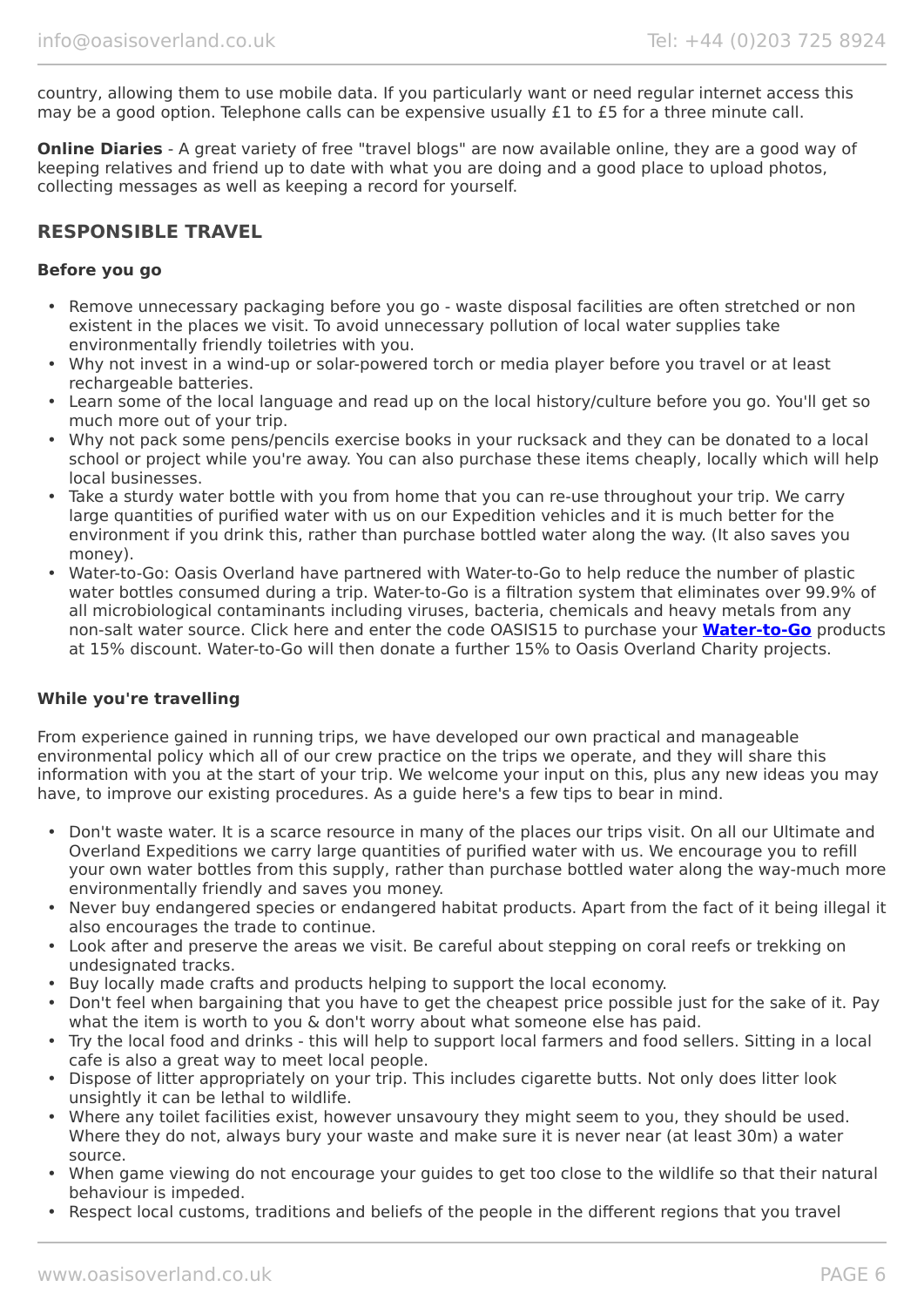through.

- Do not take photos of people, ritual events or special places unless you have asked first. Dress appropriately according to local codes and show respect around religious festivals.
- Recycling is almost non-existent in many of the areas and countries we visit we do the best we can with limited resources & space on our vehicles.
- For books dedicated to travelling more responsibly & ethically see: **[www.tourismconcern.org.uk](https://www.tourismconcern.org.uk/)**

**Community Projects** - Oasis are active in raising awareness and providing support to a number of projects and local schools where we believe we can make a positive difference. More information on the **[projects we support](https://www.oasisoverland.co.uk/responsible-travel/charities-we-support)**.

## **SECURITY**

The UK Foreign and Commonwealth Office (FCO) offer country-specific advice, regarding not only security but also entry regulations, local laws and customs and health. We strongly recommend all travellers visit the FCO website, or the equivalent in their home country, to familiarise themselves with local conditions and issues in the countries they plan to visit before committing to a trip with us. You can view their website [here.](https://www.gov.uk/foreign-travel-advice)

If you have any questions at all about the safety or security of your trip, please do not hesitate to contact us and we will be happy to discuss your trip in more detail.

**In cities** - All major cities have their share of petty crime (just like our cities) and sensible precautions need to be taken. Wearing expensive looking jewellery or watches and carrying cameras will draw unnecessary attention to you. Leave valuables such as passports and excess money in your hotel safe (we recommend carrying a copy of your passport details page at all times). You may find a simple money belt is more discreet than a bag. Always be aware of your surroundings and when approached by people you do not know, use your common sense. At night in cities it's best to use a taxi, rather than walking around the streets, single women in particular need to be careful and we would suggest that it is safer to be in a group.

Oasis does not take responsibility for clients' personal items and we advise you to not take items of value that are not essential for the journey.

# **WHAT TO EXPECT**

## **LIFE ON THE ROAD**

Or Should we say 'Life at School'!

### **About the School**

Situated in the heart of Modern Quito, close to the main Avenue where Quito's most important shops, travel agencies and restaurants can be found, Atahualpa Spanish Institute offers a pleasant and familiar atmosphere. It is a small school where students are the centre of attention and individual expectations of each student can be met. Each teacher has a minimum of five years experience and a University degree. Experience has shown that one-to-one tuition is the most effective way to learn a foreign language.

### **About the Courses & Levels**

Courses are available from beginners to advanced students and teachers will evaluate your level and devise a personal learning programme to suit your needs. Besides grammar, emphasis is placed on pronunciation, conversation and words, building your confidence to communicate with native speakers or your local family.

Classes are held in the morning from 8.30-12.30 from Monday to Friday. Every afternoon from